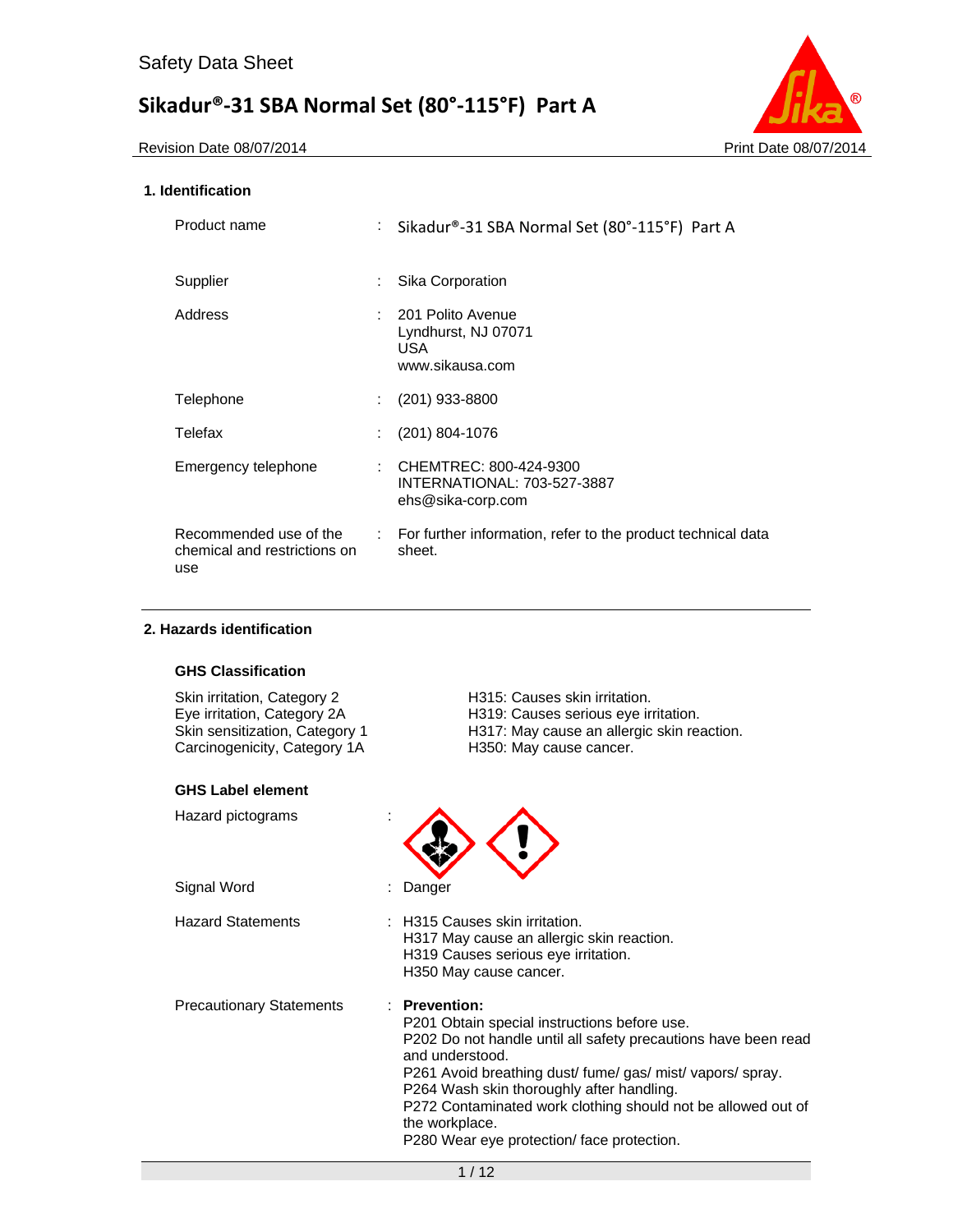



P280 Wear protective gloves. P281 Use personal protective equipment as required. **Response:**  P302 + P352 IF ON SKIN: Wash with plenty of soap and water. P305 + P351 + P338 IF IN EYES: Rinse cautiously with water for several minutes. Remove contact lenses, if present and easy to do. Continue rinsing. P308 + P313 IF exposed or concerned: Get medical advice/ attention. P333 + P313 If skin irritation or rash occurs: Get medical advice/ attention. P337 + P313 If eye irritation persists: Get medical advice/ attention. P362 Take off contaminated clothing and wash before reuse. **Storage:**  P405 Store locked up. **Disposal:**  P501 Dispose of contents/ container to an approved waste disposal plant.

See Section 11 for more detailed information on health effects and symptoms.

#### **3. Composition/information on ingredients**

#### **Hazardous ingredients**

| <b>Chemical Name</b>                                                | CAS-No.    | Concentration (%)    |
|---------------------------------------------------------------------|------------|----------------------|
| bisphenol-A-(epichlorhydrin) epoxy resin                            | 25068-38-6 | $>= 25 - 50 \%$      |
| Quartz (SiO2)                                                       | 14808-60-7 | $>= 10 - 20 \%$      |
| [[(2-ethylhexyl)oxy]methyl]oxirane (2-ethylhexyl<br>glycidyl ether) | 2461-15-6  | $\vert$ >= 2 - < 5 % |
| titanium dioxide                                                    | 13463-67-7 | $>= 0 - 1\%$         |
| Quartz (SiO2) <5µm                                                  | 14808-60-7 | $>= 0 - 1\%$         |

There are no additional ingredients present which, within the current knowledge of the supplier and in the concentrations applicable, are classified as hazardous to health or the environment and hence require reporting in this section.

#### **4. First aid measures**

| If inhaled              | $\therefore$ Move to fresh air.<br>Consult a physician after significant exposure.                                                                                   |
|-------------------------|----------------------------------------------------------------------------------------------------------------------------------------------------------------------|
| In case of skin contact | : Take off contaminated clothing and shoes immediately.<br>Wash off with soap and plenty of water.<br>If symptoms persist, call a physician.                         |
| In case of eye contact  | : Immediately flush eye(s) with plenty of water.<br>Remove contact lenses.<br>Keep eye wide open while rinsing.<br>If eye irritation persists, consult a specialist. |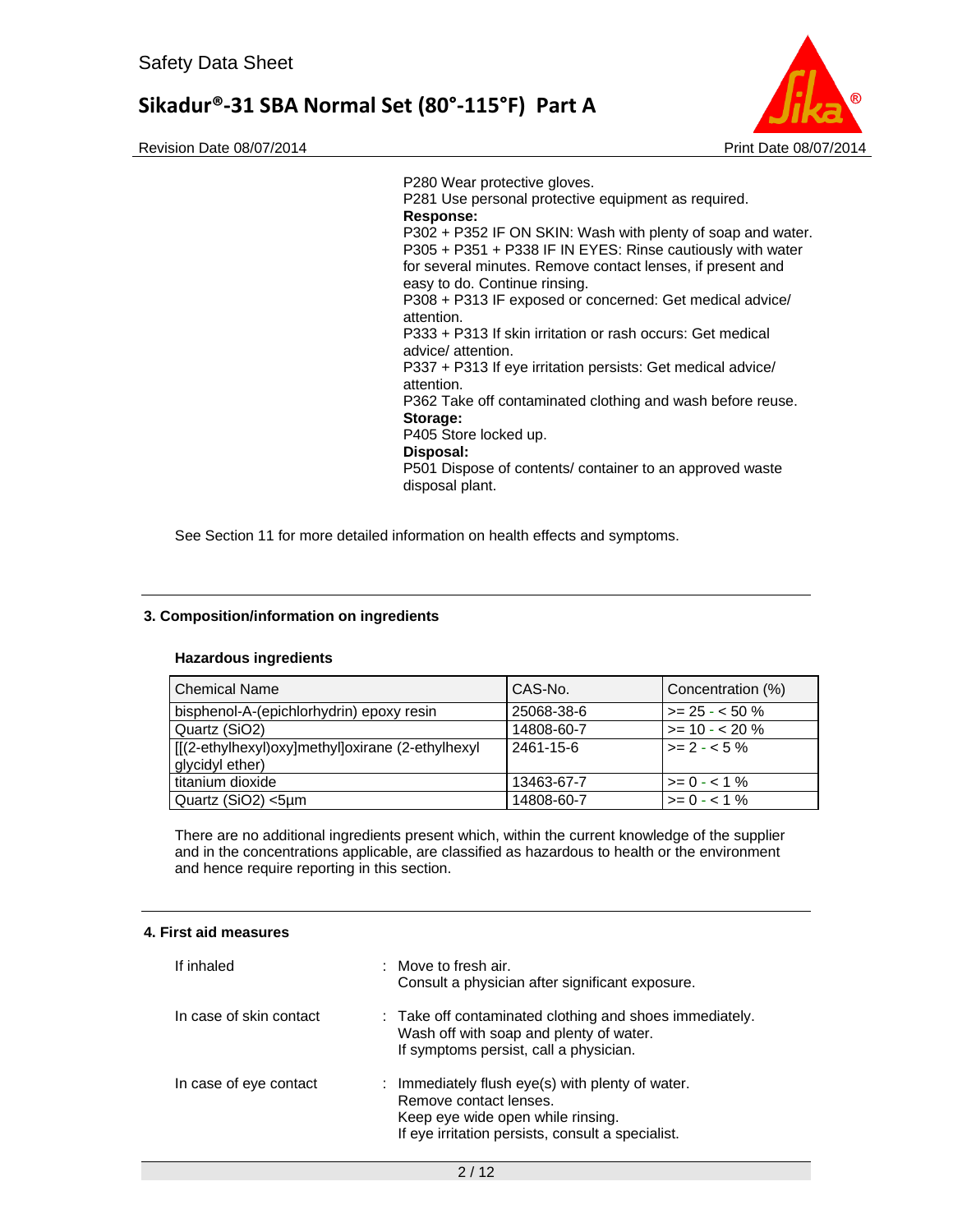

| If swallowed                                                      | : Clean mouth with water and drink afterwards plenty of water.<br>Induce vomiting immediately and call a physician.<br>Do NOT induce vomiting.<br>Do not give milk or alcoholic beverages.<br>Never give anything by mouth to an unconscious person. |
|-------------------------------------------------------------------|------------------------------------------------------------------------------------------------------------------------------------------------------------------------------------------------------------------------------------------------------|
| Most important symptoms<br>and effects, both acute and<br>delayed | : irritant effects<br>sensitizing effects<br>carcinogenic effects                                                                                                                                                                                    |
|                                                                   | Allergic reactions<br>Excessive lachrymation<br>Erythema<br>Dermatitis<br>See Section 11 for more detailed information on health effects<br>and symptoms.                                                                                            |
| Protection of first-aiders                                        | : Move out of dangerous area.<br>Consult a physician.<br>Show this material safety data sheet to the doctor in<br>attendance.                                                                                                                        |
| Notes to physician                                                | Treat symptomatically.                                                                                                                                                                                                                               |

# **5. Fire-fighting measures**

| Suitable extinguishing media                      | : Use extinguishing measures that are appropriate to local<br>circumstances and the surrounding environment.                                                                                                                    |
|---------------------------------------------------|---------------------------------------------------------------------------------------------------------------------------------------------------------------------------------------------------------------------------------|
| Specific extinguishing<br>methods                 | : Collect contaminated fire extinguishing water separately. This<br>must not be discharged into drains.<br>Fire residues and contaminated fire extinguishing water must<br>be disposed of in accordance with local regulations. |
| Special protective equipment<br>for fire-fighters | : In the event of fire, wear self-contained breathing apparatus.                                                                                                                                                                |

# **6. Accidental release measures**

| Personal precautions,<br>protective equipment and<br>emergency procedures | : Use personal protective equipment.<br>Deny access to unprotected persons.                                                                                                                                                                     |
|---------------------------------------------------------------------------|-------------------------------------------------------------------------------------------------------------------------------------------------------------------------------------------------------------------------------------------------|
| Environmental precautions                                                 | : Do not flush into surface water or sanitary sewer system.<br>If the product contaminates rivers and lakes or drains inform<br>respective authorities.<br>Local authorities should be advised if significant spillages<br>cannot be contained. |
| Methods and materials for<br>containment and cleaning up                  | : Soak up with inert absorbent material (e.g. sand, silica gel,<br>acid binder, universal binder, sawdust).<br>Keep in suitable, closed containers for disposal.                                                                                |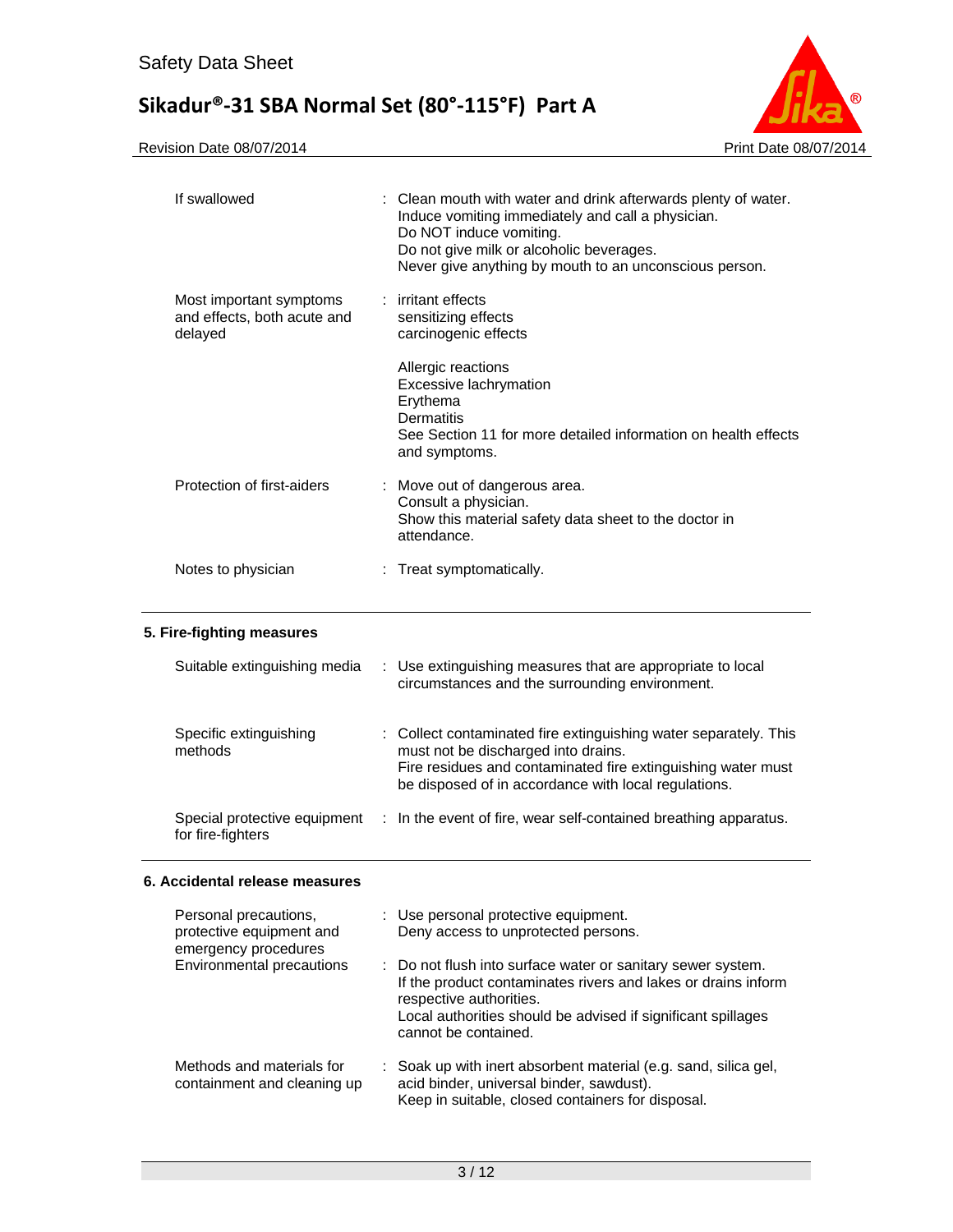

# **7. Handling and storage**

| Advice on safe handling     | : Do not breathe vapors or spray mist.<br>Avoid exceeding the given occupational exposure limits (see<br>section 8).<br>Do not get in eyes, on skin, or on clothing.<br>For personal protection see section 8.<br>Persons with a history of skin sensitization problems or<br>asthma, allergies, chronic or recurrent respiratory disease<br>should not be employed in any process in which this mixture is<br>being used.<br>Smoking, eating and drinking should be prohibited in the<br>application area.<br>Follow standard hygiene measures when handling chemical<br>products. |
|-----------------------------|-------------------------------------------------------------------------------------------------------------------------------------------------------------------------------------------------------------------------------------------------------------------------------------------------------------------------------------------------------------------------------------------------------------------------------------------------------------------------------------------------------------------------------------------------------------------------------------|
| Conditions for safe storage | : Prevent unauthorized access.<br>Store in original container.<br>Keep container tightly closed in a dry and well-ventilated<br>place.<br>Observe label precautions.<br>Store in accordance with local regulations.                                                                                                                                                                                                                                                                                                                                                                 |
| Materials to avoid          | : no data available                                                                                                                                                                                                                                                                                                                                                                                                                                                                                                                                                                 |

# **8. Exposure controls/personal protection**

| <b>Component</b> | CAS-No.    | Basis **     | Value      | Exposure limit(s)* /<br>Form of exposure  |
|------------------|------------|--------------|------------|-------------------------------------------|
| Limestone        | 1317-65-3  | OSHA Z-1     | <b>TWA</b> | 15 mg/m3<br>total dust                    |
|                  |            | OSHA Z-1     | <b>TWA</b> | 5 mg/m3<br>respirable fraction            |
|                  |            | OSHA P0      | <b>TWA</b> | 15 mg/m3<br>Total                         |
|                  |            | OSHA P0      | <b>TWA</b> | $5 \text{ mg/m}$ 3<br>Respirable fraction |
| Quartz (SiO2)    | 14808-60-7 | <b>ACGIH</b> | <b>TWA</b> | 0.025 mg/m3<br>Respirable fraction        |
|                  |            | OSHA Z-3     | <b>TWA</b> | 30 mg/m3 /<br>$%SiO2+2$<br>total dust     |
|                  |            | OSHA Z-3     | <b>TWA</b> | 10 mg/m3 /<br>$%SiO2+2$<br>respirable     |
|                  |            | OSHA Z-3     | <b>TWA</b> |                                           |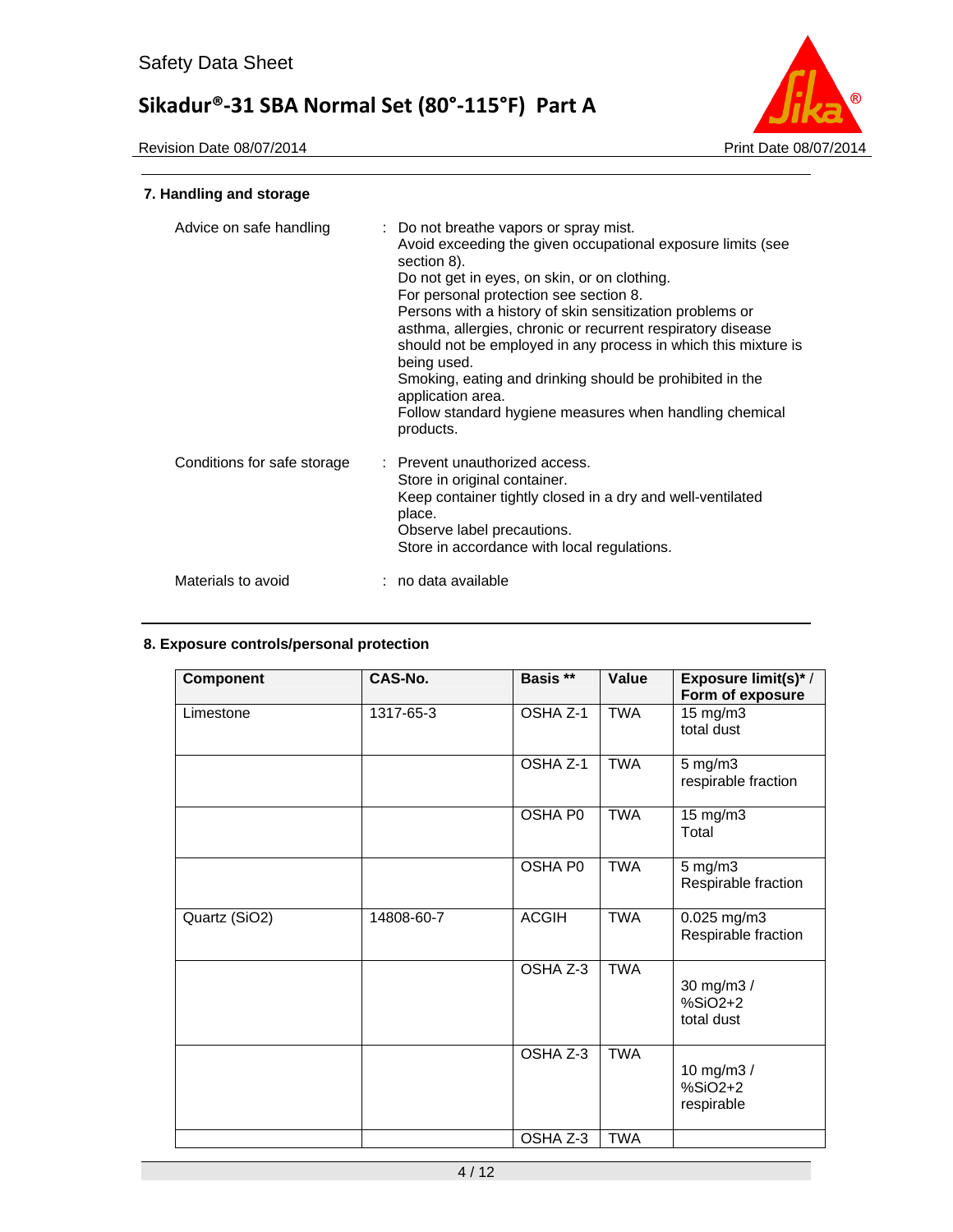

Revision Date 08/07/2014 **Print Date 08/07/2014** Print Date 08/07/2014

|                    |            |                |            | 250 mppcf /<br>$%SiO2+5$<br>respirable    |
|--------------------|------------|----------------|------------|-------------------------------------------|
|                    |            | OSHA P0        | <b>TWA</b> | $0.1 \text{ mg/m}$<br>Respirable fraction |
| titanium dioxide   | 13463-67-7 | <b>ACGIH</b>   | <b>TWA</b> | 10 mg/m3                                  |
|                    |            | <b>OSHA PO</b> | <b>TWA</b> | $10$ mg/m $3$<br>Total                    |
|                    |            | OSHA Z-1       | <b>TWA</b> | 15 mg/m3<br>total dust                    |
| Quartz (SiO2) <5µm | 14808-60-7 | <b>ACGIH</b>   | <b>TWA</b> | $0.025$ mg/m3<br>Respirable fraction      |
|                    |            | OSHA Z-3       | <b>TWA</b> | 30 mg/m3 /<br>$%SiO2+2$<br>total dust     |
|                    |            | OSHA Z-3       | <b>TWA</b> | 10 mg/m3 /<br>$%SiO2+2$<br>respirable     |
|                    |            | OSHA Z-3       | <b>TWA</b> | 250 mppcf /<br>$%SiO2+5$<br>respirable    |
|                    |            | <b>OSHA P0</b> | <b>TWA</b> | $0.1 \text{ mg/m}$<br>Respirable fraction |

\*The above mentioned values are in accordance with the legislation in effect at the date of the release of this safety data sheet.

### \*\***Basis**

ACGIH. Threshold Limit Values (TLV) OSHA P0. Table Z-1, Limit for Air Contaminat (1989 Vacated Values) OSHA P1. Permissible Exposure Limits (PEL), Table Z-1, Limit for Air Contaminant OSHA P2. Permissible Exposure Limits (PEL), Table Z-2 OSHA Z3. Table Z-3, Mineral Dust

**Engineering measures** : Use of adequate ventilation should be sufficient to control worker exposure to airborne contaminants. If the use of this product generates dust, fumes, gas, vapor or mist, use process enclosures, local exhaust ventilation or other engineering controls to keep worker exposure below any recommended or statutory limits.

#### **Personal protective equipment**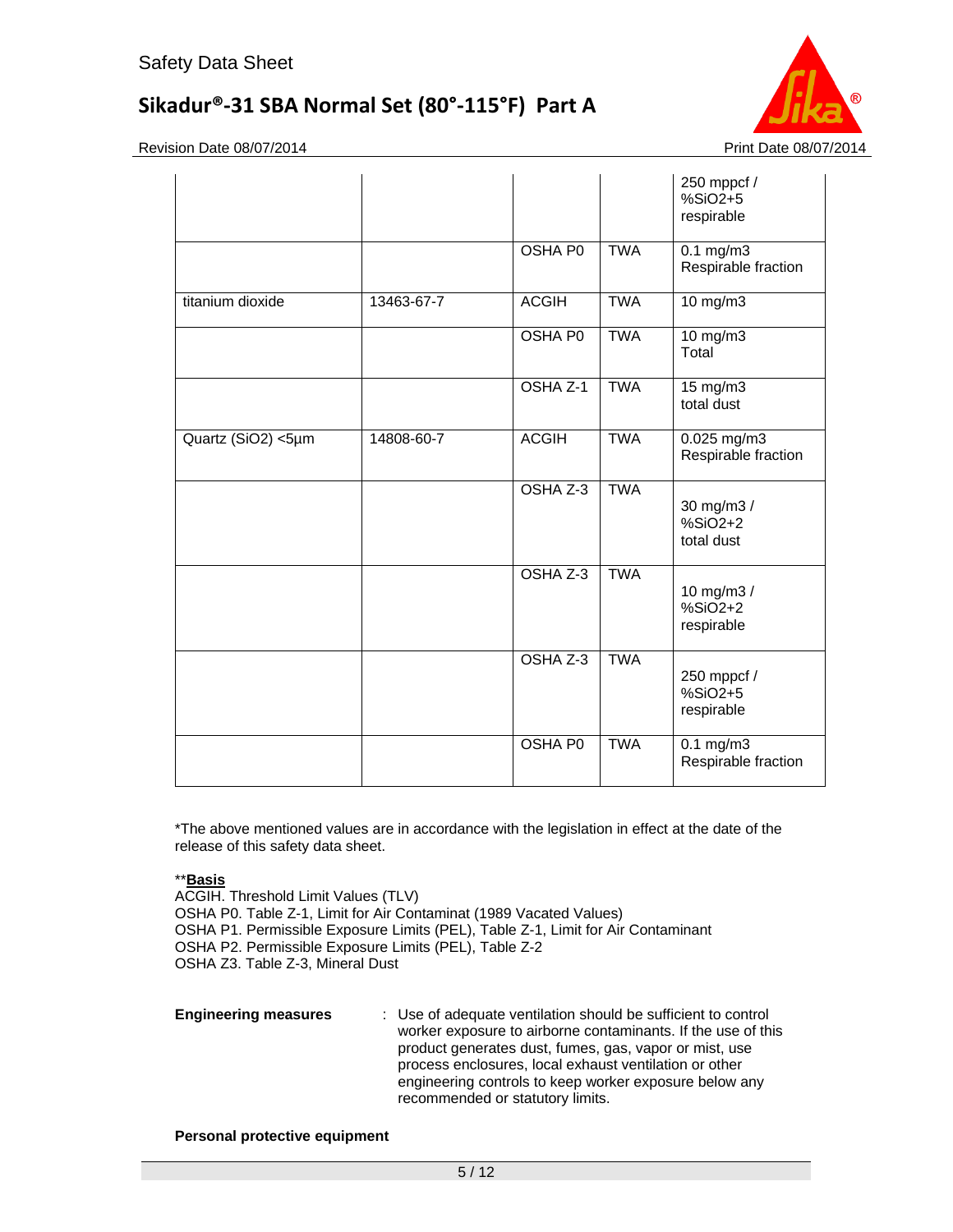

| Respiratory protection     | : Use a properly fitted NIOSH approved air-purifying or air-fed<br>respirator complying with an approved standard if a risk<br>assessment indicates this is necessary.                                                                                                             |
|----------------------------|------------------------------------------------------------------------------------------------------------------------------------------------------------------------------------------------------------------------------------------------------------------------------------|
|                            | The filter class for the respirator must be suitable for the<br>maximum expected contaminant concentration<br>(gas/vapor/aerosol/particulates) that may arise when handling<br>the product. If this concentration is exceeded, self-contained<br>breathing apparatus must be used. |
| Hand protection<br>Remarks | : Chemical-resistant, impervious gloves complying with an<br>approved standard should be worn at all times when handling<br>chemical products if a risk assessment indicates this is<br>necessary.                                                                                 |
| Eye protection             | : Safety eyewear complying with an approved standard should<br>be used when a risk assessment indicates this is necessary.                                                                                                                                                         |
| Skin and body protection   | : Choose body protection in relation to its type, to the<br>concentration and amount of dangerous substances, and to<br>the specific work-place.                                                                                                                                   |
| Hygiene measures           | : Avoid contact with skin, eyes and clothing.<br>Wash hands before breaks and immediately after handling the<br>product.<br>Remove contaminated clothing and protective equipment<br>before entering eating areas.<br>Wash thoroughly after handling.                              |

# **9. Physical and chemical properties**

| Appearance                                       |                            | paste                    |
|--------------------------------------------------|----------------------------|--------------------------|
| Color                                            |                            | off-white                |
| Odor                                             |                            | aromatic                 |
| Odor Threshold                                   |                            | no data available        |
| Flash point                                      | $\mathcal{L}^{\text{max}}$ | $>$ 212 °F ( $>$ 100 °C) |
| Ignition temperature                             |                            | not applicable           |
| Decomposition temperature                        |                            | : no data available      |
| Lower explosion limit (Vol%) : no data available |                            |                          |
| Upper explosion limit (Vol%) : no data available |                            |                          |
| Flammability (solid, gas)                        |                            | : no data available      |
| Oxidizing properties                             | t.                         | no data available        |
| Autoignition temperature                         |                            | no data available        |
|                                                  |                            |                          |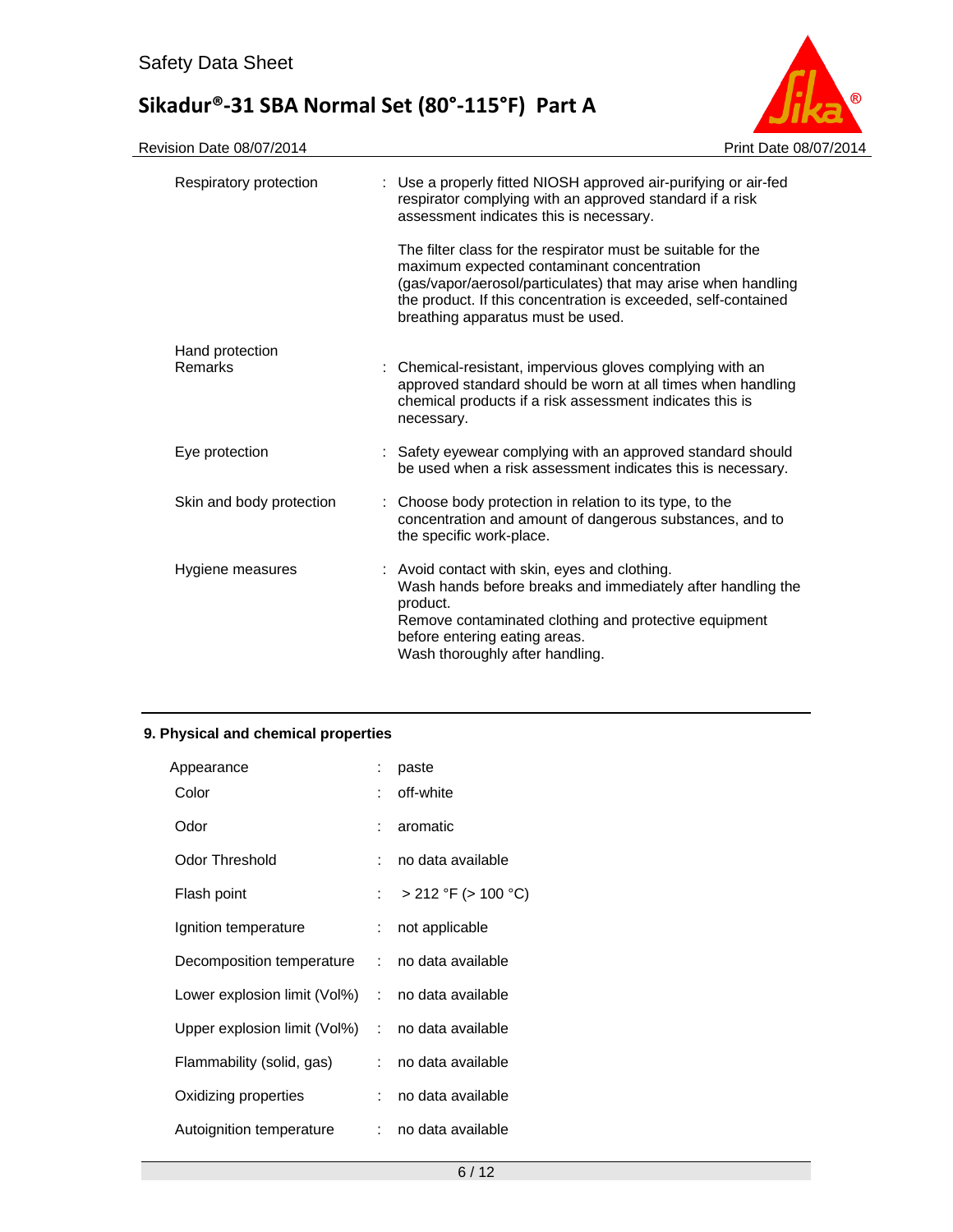

| рH                                          |    | no data available                   |
|---------------------------------------------|----|-------------------------------------|
| Melting point/range /<br>Freezing point     | t. | no data available                   |
| Boiling point/boiling range                 | ÷. | no data available                   |
| Vapor pressure                              |    | no data available                   |
| Density                                     | t. | $1.3$ g/cm $3$<br>at 73 °F (23 °C)  |
| Water solubility                            | t. | Note: insoluble                     |
| Partition coefficient: n-<br>octanol/water  |    | no data available                   |
| Viscosity, dynamic                          |    | no data available                   |
| Viscosity, kinematic                        | t. | $> 20.5$ mm2/s<br>at 104 °F (40 °C) |
| Relative vapor density                      | ÷. | no data available                   |
| Evaporation rate                            | t. | no data available                   |
| <b>Burning rate</b>                         |    | no data available                   |
| Volatile organic compounds<br>(VOC) content |    | : 2.7 g/l<br>A+B Combined           |

# **10. Stability and reactivity**

| Reactivity                            | : No dangerous reaction known under conditions of normal use. |
|---------------------------------------|---------------------------------------------------------------|
| Chemical stability                    | : The product is chemically stable.                           |
| Possibility of hazardous<br>reactions | : Stable under recommended storage conditions.                |
| Conditions to avoid                   | : no data available                                           |
| Incompatible materials                | $:$ no data available                                         |

# **11. Toxicological information**

# **Acute toxicity**

| <b>Product</b>            |                     |
|---------------------------|---------------------|
| Acute oral toxicity       | : no data available |
| Acute inhalation toxicity | : no data available |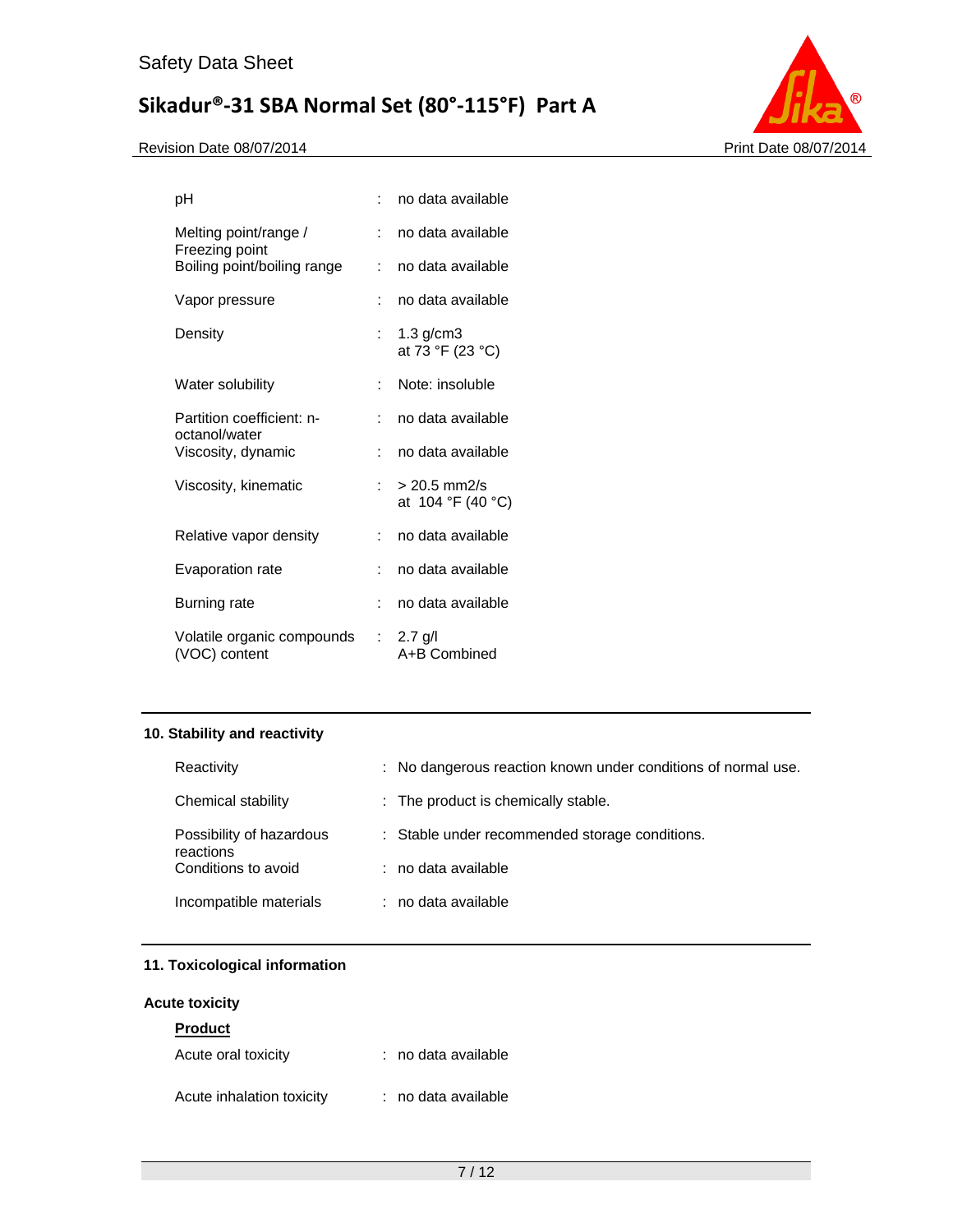

#### Revision Date 08/07/2014 **Print Date 08/07/2014** Print Date 08/07/2014

| Acute dermal toxicity | no data available |
|-----------------------|-------------------|
|-----------------------|-------------------|

# **Ingredients:**

#### **bisphenol-A-(epichlorhydrin) epoxy resin :**  Acute oral toxicity : LD50 Oral rat: > 5,000 mg/kg

Acute dermal toxicity : LD50 Dermal rabbit: > 20,000 mg/kg

#### **Skin corrosion/irritation**

#### **Product**

Causes skin irritation.

#### **Serious eye damage/eye irritation**

#### **Product**

Causes serious eye irritation.

#### **Respiratory or skin sensitization**

#### **Product**

May cause an allergic skin reaction.

#### **Germ cell mutagenicity**

#### **Product**

| no data available |
|-------------------|
|                   |

### **Carcinogenicity**

#### **Product**

Carcinogenicity : May cause cancer.

#### **IARC** Group 1: Carcinogenic to humans

Quartz (SiO2) 14808-60-7<br>Quartz (SiO2) <5µm 14808-60-7 Quartz (SiO2) <5µm Group 2B: Possibly carcinogenic to humans titanium dioxide 13463-67-7 **NTP** Known to be human carcinogen Quartz (SiO2) 14808-60-7 Quartz (SiO2) <5µm 14808-60-7

### **Reproductive Toxicity/Fertility**

# **Product**

| Reproductive toxicity | no data available |
|-----------------------|-------------------|
|-----------------------|-------------------|

### **Reproductive Toxicity/Development/Teratogenicity**

### **Product**

Teratogenicity **interpretatally** in the data available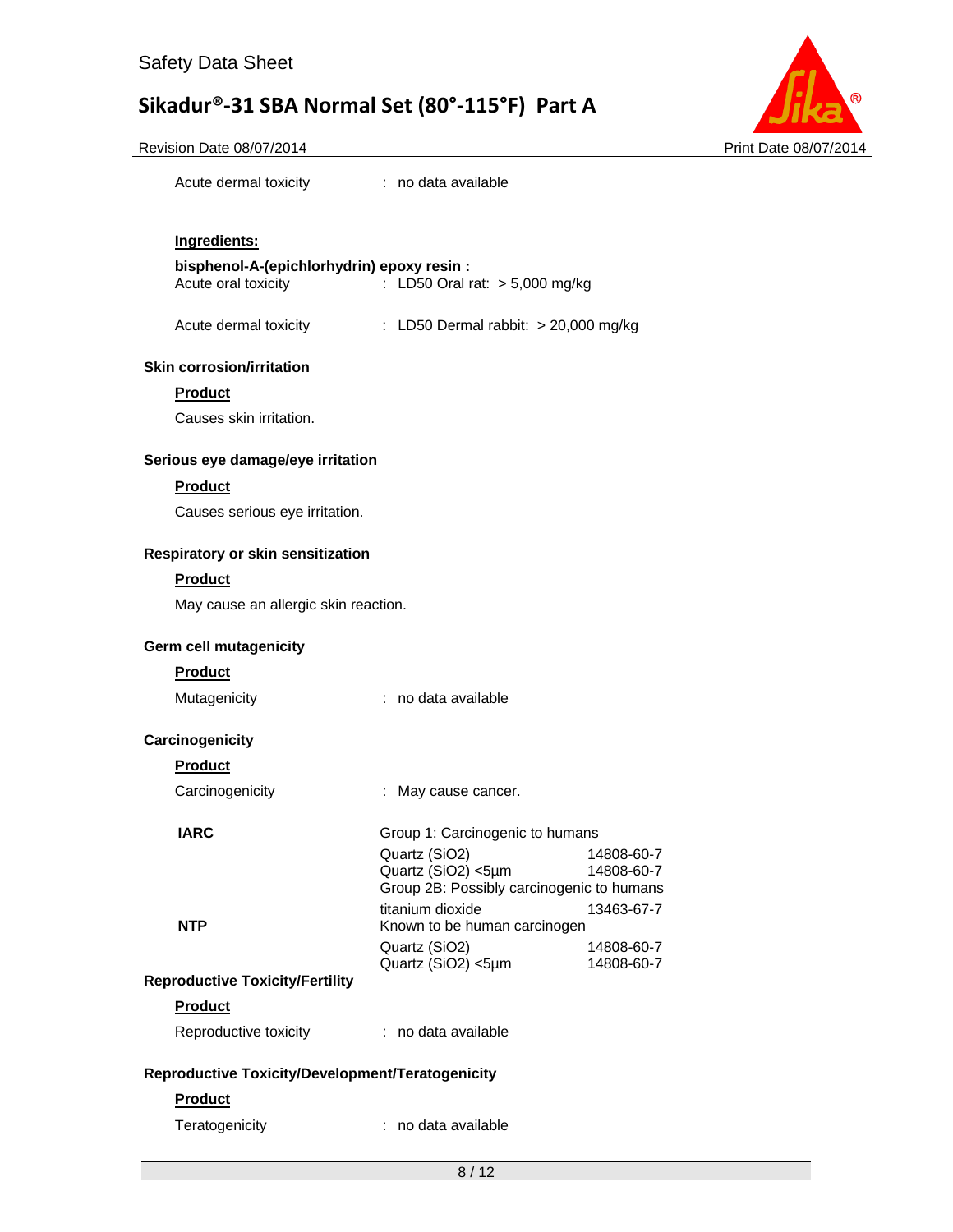

Revision Date 08/07/2014 **Print Date 08/07/2014** Print Date 08/07/2014

# **STOT-single exposure**

# **Product**

Assessment: no data available

### **STOT-repeated exposure**

Once sensitized, a severe allergic reaction may occur when subsequently exposed to very low levels.

# **Product**

Assessment: no data available

#### **Aspiration toxicity**

### **Product**

no data available

#### **12. Ecological information**

| Other information | Do not empty into drains; dispose of this material and its<br>container in a safe way.<br>Avoid dispersal of spilled material and runoff and contact<br>with soil, waterways, drains and sewers.<br>Toxic to aquatic organisms, may cause long-term adverse<br>effects in the aquatic environment.<br>May be harmful to the environment if released in large<br>quantities.<br>Water polluting material. |
|-------------------|----------------------------------------------------------------------------------------------------------------------------------------------------------------------------------------------------------------------------------------------------------------------------------------------------------------------------------------------------------------------------------------------------------|
|                   |                                                                                                                                                                                                                                                                                                                                                                                                          |

#### **13. Disposal considerations**

| <b>Disposal methods</b> |                                                                                                                                                                                                                               |
|-------------------------|-------------------------------------------------------------------------------------------------------------------------------------------------------------------------------------------------------------------------------|
| Waste from residues     | : Disposal of this product, solutions and any by-products should<br>at all times comply with the requirements of environmental<br>protection and waste disposal legislation and any regional<br>local authority requirements. |
| Contaminated packaging  | : Empty containers should be taken to an approved waste<br>handling site for recycling or disposal.                                                                                                                           |

### **14. Transport information**

### **DOT**  Not regulated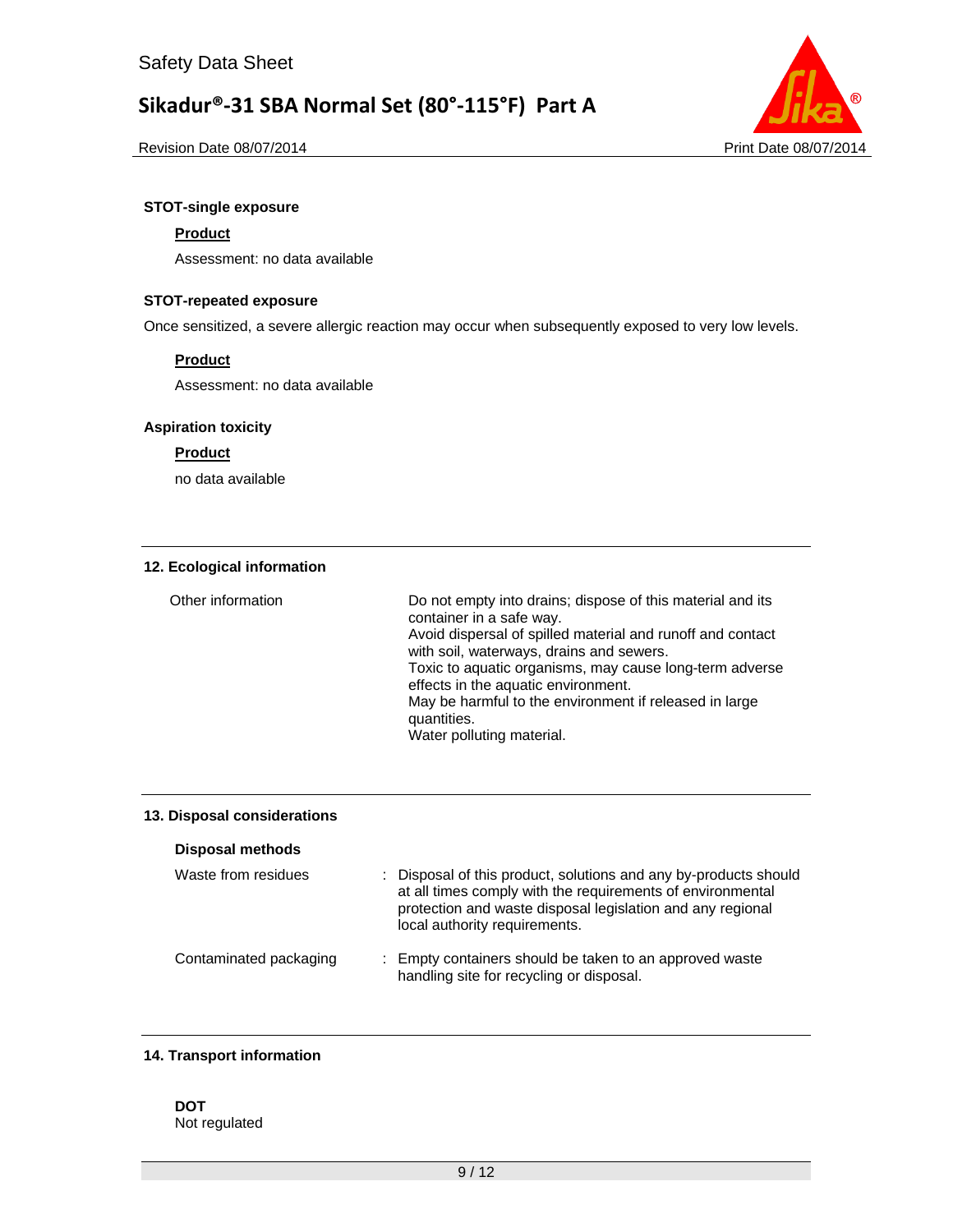Revision Date 08/07/2014 **Print Date 08/07/2014** Print Date 08/07/2014



| <b>IATA</b>                                 |                                                                                                                                                                            |
|---------------------------------------------|----------------------------------------------------------------------------------------------------------------------------------------------------------------------------|
| UN number                                   | 3082                                                                                                                                                                       |
| Description of the goods                    | Environmentally hazardous substance, liquid, n.o.s.<br>(bisphenol-A-(epichlorhydrin) epoxy resin, [[(2-<br>ethylhexyl) oxy] methyl] oxirane (2-ethylhexyl glycidyl ether)) |
| Class                                       | 9                                                                                                                                                                          |
| Packing group                               | Ш                                                                                                                                                                          |
| Labels                                      | 9                                                                                                                                                                          |
| Packing instruction (cargo<br>aircraft)     | 964                                                                                                                                                                        |
| Packing instruction<br>(passenger aircraft) | 964                                                                                                                                                                        |
| Packing instruction<br>(passenger aircraft) | Y964                                                                                                                                                                       |
| <b>IMDG</b>                                 |                                                                                                                                                                            |
| UN number                                   | 3082                                                                                                                                                                       |
| Description of the goods                    | ENVIRONMENTALLY HAZARDOUS SUBSTANCE, LIQUID,<br>N.O.S.                                                                                                                     |
|                                             | (bisphenol-A-(epichlorhydrin) epoxy resin, [[(2-<br>ethylhexyl) oxy] methyl] oxirane (2-ethylhexyl glycidyl ether))                                                        |
| Class                                       | 9                                                                                                                                                                          |
| Packing group                               | Ш                                                                                                                                                                          |
| Labels                                      | 9                                                                                                                                                                          |
| EmS Number 1                                | F-A                                                                                                                                                                        |
| EmS Number 2                                | S-F                                                                                                                                                                        |
| Marine pollutant                            | yes                                                                                                                                                                        |

IMDG: For Limited Quantity special provisions reference IMDG Code Chapter 3.4

#### **Special precautions for user**

no data available

**Transport in bulk according to Annex II of MARPOL 73/78 and the IBC Code**  not applicable

### **15. Regulatory information**

**TSCA list** : All chemical substances in this product are either listed on the TSCA Inventory or are in compliance with a TSCA Inventory exemption.

# **EPCRA - Emergency Planning and Community Right-to-Know**

#### **CERCLA Reportable Quantity**

This material does not contain any components with a CERCLA RQ.

#### **SARA304 Reportable Quantity**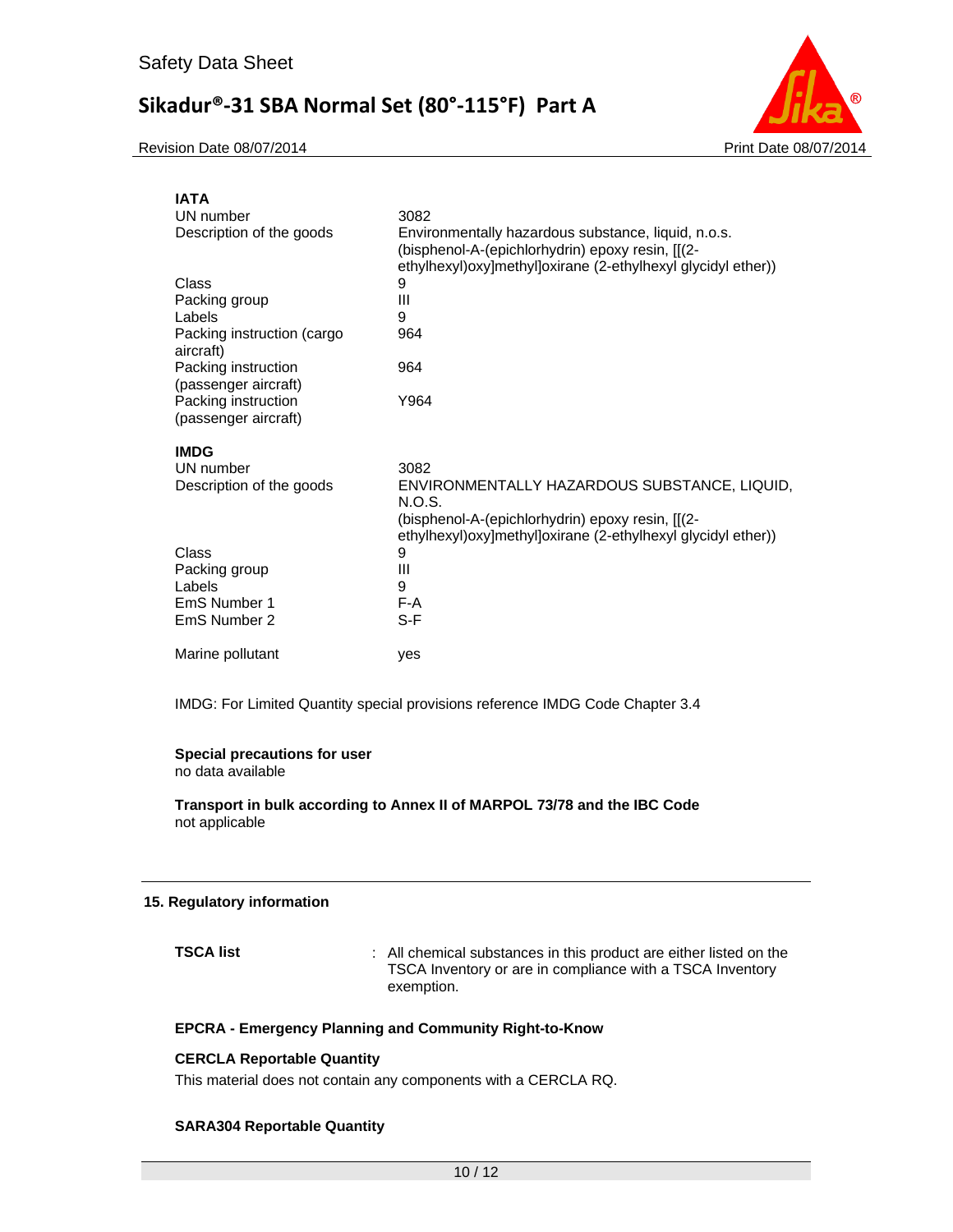

This material does not contain any components with a section 304 EHS RQ.

| SARA 311/312 Hazards                                                                         | : Acute Health Hazard<br>Chronic Health Hazard                                                                                                                                                         |
|----------------------------------------------------------------------------------------------|--------------------------------------------------------------------------------------------------------------------------------------------------------------------------------------------------------|
| <b>SARA 302</b>                                                                              | : SARA 302: No chemicals in this material are subject to the<br>reporting requirements of SARA Title III, Section 302.                                                                                 |
| <b>SARA 313</b>                                                                              | : SARA 313: This material does not contain any chemical<br>components with known CAS numbers that exceed the<br>threshold (De Minimis) reporting levels established by SARA<br>Title III, Section 313. |
| <b>Clean Air Act</b>                                                                         |                                                                                                                                                                                                        |
| <b>Ozone-Depletion</b><br><b>Potential</b>                                                   | This product neither contains, nor was manufactured with a<br>Class I or Class II ODS as defined by the U.S. Clean Air Act<br>Section 602 (40 CFR 82, Subpt. A, App.A + B).                            |
| Air Act Section 12 (40 CFR 61).<br>Accidental Release Prevention (40 CFR 68.130, Subpart F). | This product does not contain any hazardous air pollutants (HAP), as defined by the U.S. Clean<br>This product does not contain any chemicals listed under the U.S. Clean Air Act Section 112(r) for   |
| <b>California Prop 65</b>                                                                    | WARNING! This product contains a chemical known in the<br>State of California to cause cancer.                                                                                                         |

#### **16. Other information**

**HMIS Classification** 

| <b>Health</b>              |  |  |
|----------------------------|--|--|
| <b>Flammability</b>        |  |  |
| <b>Physical Hazard</b>     |  |  |
| <b>Personal Protection</b> |  |  |

**Caution:** HMIS® rating is based on a 0-4 rating scale, with 0 representing minimal hazards or risks, and 4 representing significant hazards or risks. Although HMIS® rating is not required on SDSs under 29 CFR 1910.1200, the preparer may choose to provide them. HMIS® rating is to be used with a fully implemented HMIS® program. HMIS® is a registered mark of the National Paint & Coatings Association (NPCA). Please note HMIS® attempts to convey full health warning information to all employees.

# **Notes to Reader**

The information contained in this Safety Data Sheet applies only to the actual Sika Corporation ("Sika") product identified and described herein. This information is not intended to address, nor does it address the use or application of the identified Sika product in combination with any other material, product or process. All of the information set forth herein is based on technical data regarding the identified product that Sika believes to be reliable as of the date hereof. Prior to each use of any Sika product, the user must always read and follow the warnings and instructions on the product's current Product Data Sheet, product